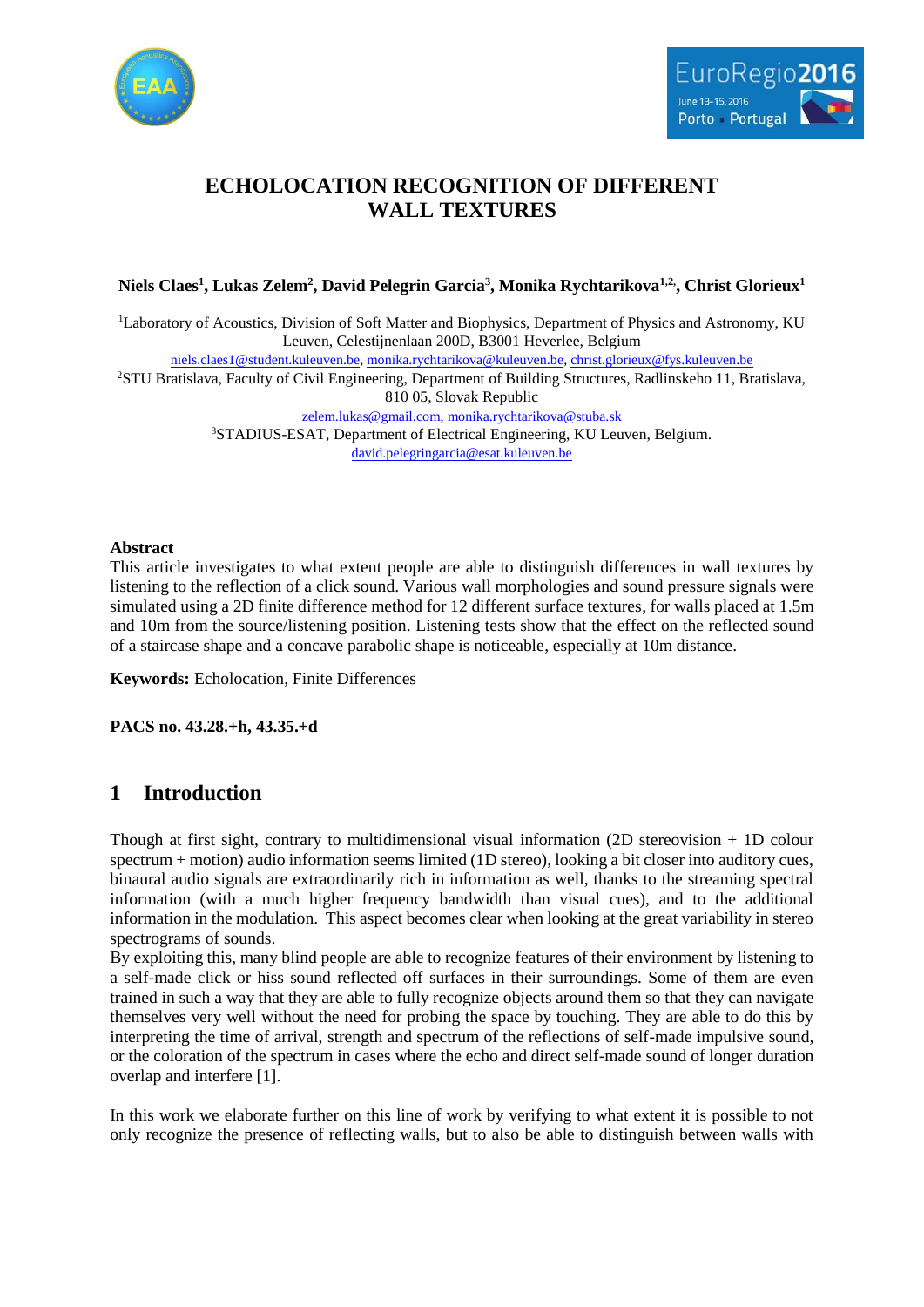

different surface textures. We have tackled the problem by simulating acoustic environments and sound pressure signals using a 2D finite difference (FD) method, for 12 different wall surface textures at a distance of 1.5m and 10m with respect to a source.

For the sake of simplicity, we have modeled spherically symmetric Gaussian source mimicking the mouth of a person making a click sound, and a point receiver in the vicinity of the source, mimicking the ear of the same person listening to the self-made click and the subsequent echoes.

In the following, the main aspects of the FD calculation and the convolution between the source-receiver impulse response and a recorded real life click stimulus are summarized, the objective features of the impulse responses are discussed, and the results of listening tests, in which people tried to detect auditory differences due to differences in wall surface texture between pairwise presented sound stimuli, are presented.

# **2 Finite Difference calculation details**

The simulation of acoustic environments and signals was done using a 2D finite difference method implemented in Matlab. A calculation domain including the point source, the point detection location of interest, and the wall was divided into square grid elements, whose size  $\Delta x = \Delta y = 2.67$ mm was taken slightly smaller than the sound propagation distance  $\Delta s = c \Delta t$ , with  $c = 343$ m/s the speed of sound in air, during a discrete calculation time step  $\Delta t=1/f_s$ , with sampling frequency  $f_s=192kHz$ . The Gaussian source was introduced with its center in the middle of the calculation domain (position  $(x_s, y_s)$ ) via a t=0 starting condition:

$$
p(x, y, t = 0) = e^{-\left(\frac{x - x_S}{w}\right)^2 - \left(\frac{y - y_S}{w}\right)^2}
$$
(1)

The source radius w=2.8cm was chosen to be of the order of the mouth opening, and to generate frequencies up to about c/w=13kHz, covering the bandwidth that is most relevant for speech. The initial condition for the velocity was

$$
v(x, y, t = 0) = 0 \tag{2}
$$

The calculation then proceeded by implementing stepwise sequential updates of the velocity and pressure field according to the Euler equations:

$$
v_{x,new}(x, y) = v_{x,old} - \frac{1}{\rho_0} \frac{\Delta p}{\Delta x} \Delta t \qquad v_{y,new}(x, y) = v_{y,old} - \frac{1}{\rho_0} \frac{\Delta p}{\Delta y} \Delta t
$$
  
\n
$$
p_{new}(x, y) = p_{old}(x, y) - c^2 \rho_0 \left[ \frac{\Delta v_x}{\Delta x} + \frac{\Delta v_y}{\Delta y} \right] \Delta t
$$
\n(3)

with  $\rho_0 = 1.3 \text{kg/m}^3$  the static density of air, and

$$
\frac{\Delta p}{\Delta x} = \frac{p_{old}(x + \Delta x, y) - p_{old}(x - \Delta x, y)}{2\Delta x} \; ; \; \frac{\Delta p}{\Delta y} = \frac{p_{old}(x, y + \Delta y) - p_{old}(x, y - \Delta y)}{2\Delta y}
$$

$$
\frac{\Delta v_x}{\Delta x} = \frac{v_{x,old}(x + \Delta x, y) - v_{x,old}(x - \Delta x, y)}{2\Delta x} \tag{4}
$$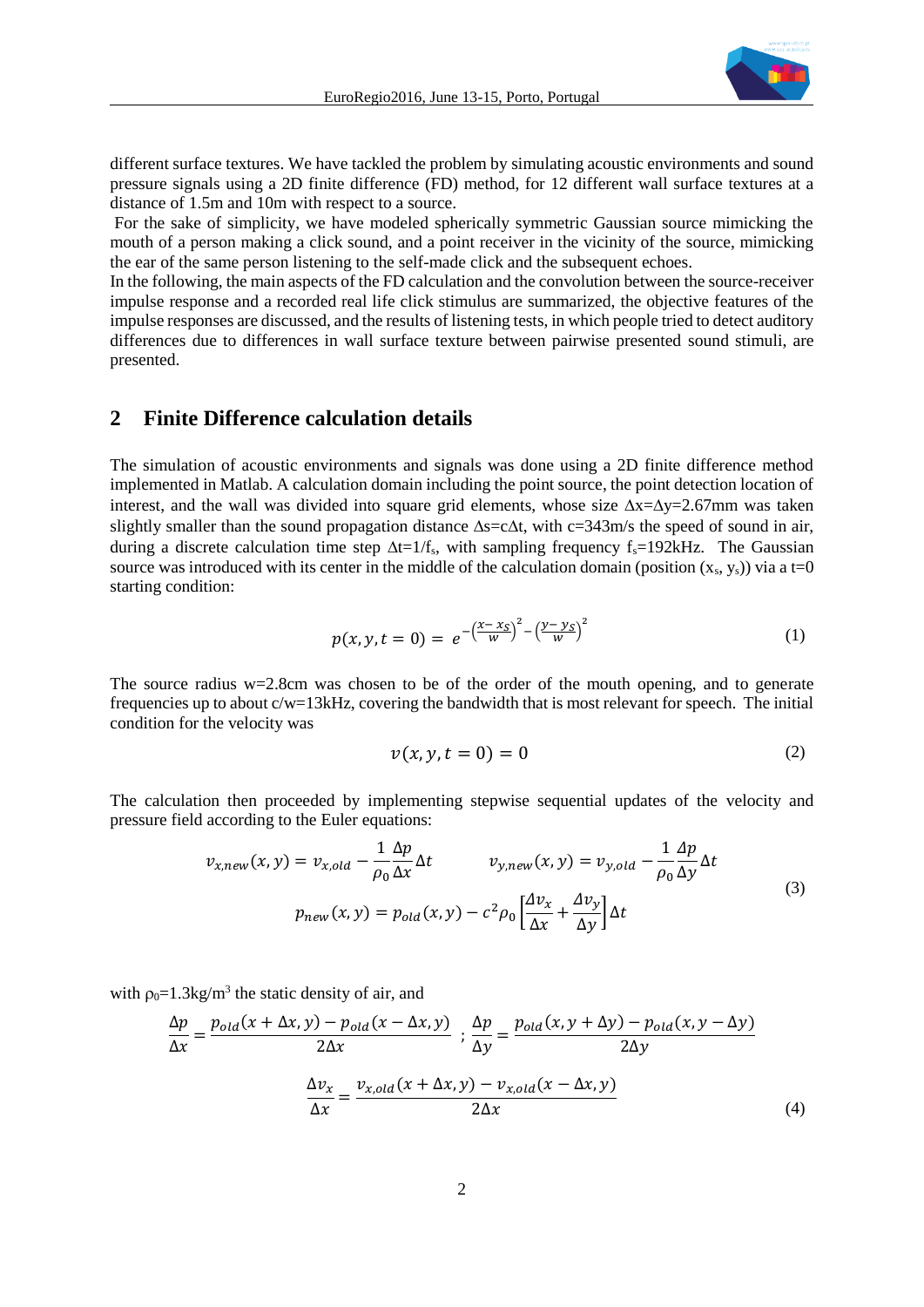

$$
\frac{\Delta v_y}{\Delta y} = \frac{v_{y,old}(x, y + \Delta y) - v_{y,old}(x, y - \Delta y)}{2\Delta y}
$$

The presence of the (perfectly rigid) wall was implemented by forcing the velocity component perpendicular to the (staircase-element-sequence-approximated) wall surface to zero. Also the boundaries of the calculation domain were assumed to be perfectly rigid. Snapshots of the wave pressure field after 850 timesteps are shown in Figure 1 for reflections off walls with different surface morphologies. The 3D pressure field evolution is substantially influenced by the morphology of the reflecting wall.



Figure 1. Plots of simulated pressure fields excited by a Gaussian source (radius 2.8cm) in the middle of a rectangular calculation domain with rigid edges, for walls with different surface morphologies on the right, after 850 time steps. The distance between the source and the object is 150cm.

# **3 Spectral and temporal features**

In order to gain understanding to what extent the wall echo wavefront distortion induced by corrugated or other non-flat wall textures are audible, in the following, we look into the spectra of the wall echo alone, and the wall echo mixed with the direct sound. The former is relevant for situations in which the echo and the direct sound and temporally separated, as in the case of a faraway wall and a short stimulus. This is the case in the presented results (source width 5.6cm much smaller than source-wall-detection distance of about 3m). The latter is relevant for situations where the duration of the stimulus is longer than the time needed for the sound to travel from the source to the wall and back to the detection location, as is the case for typical hiss sounds and walls a couple of meters away.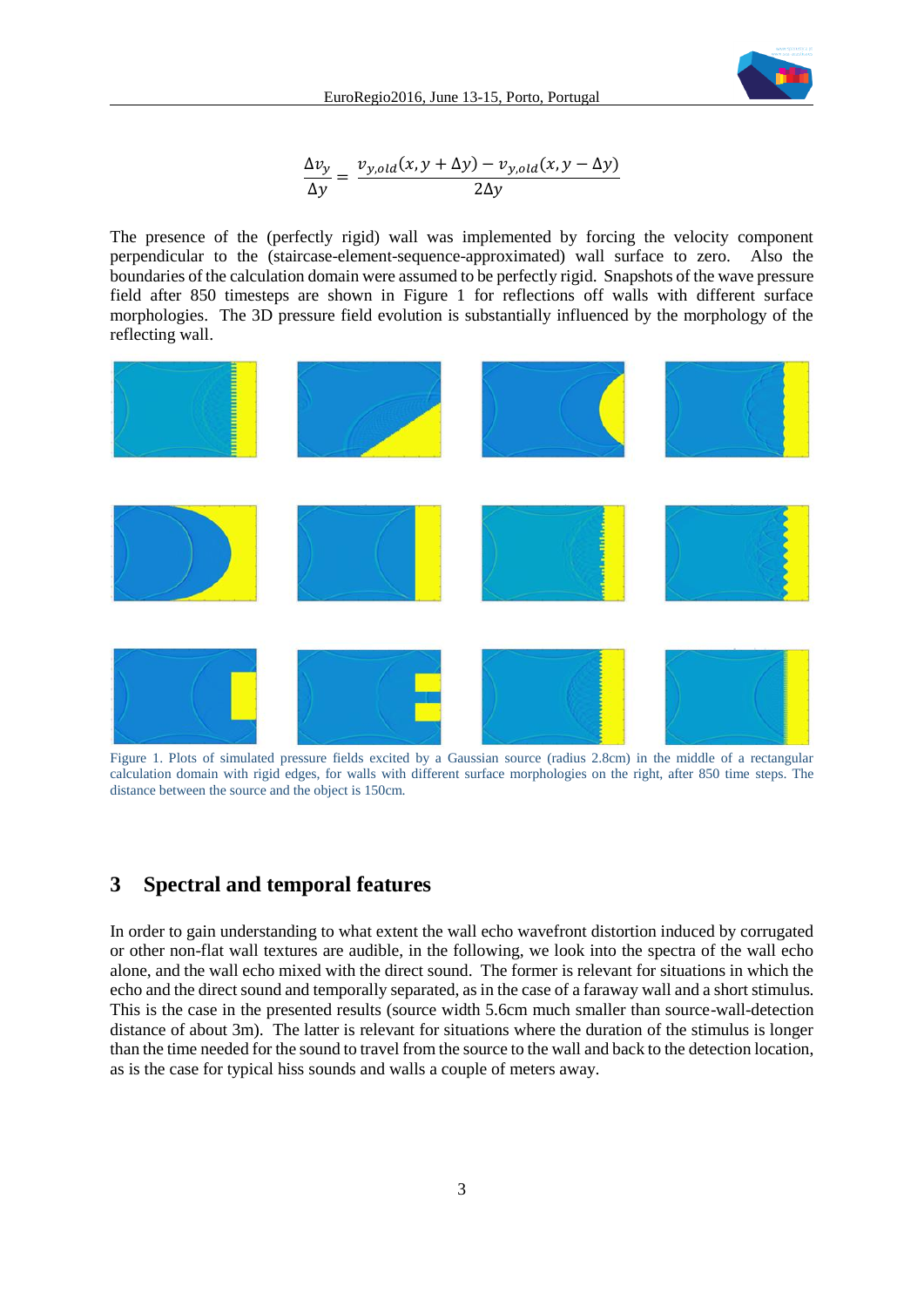

We consider a situation of a detection location 12cm (45 pixels) away from the source center. The distance of 12 cm roughly corresponds to the distance between the mouth and the ears.

Interestingly, shortly after being launched, the initially monopolar Gaussian pressure wave packet evolves to a bipolar one. For the listening tests (see next section), we have removed the corresponding high pass filtering effect to a maximum extent by deconvolving the spectrum of the direct sound from the complete sound.

In listening tests, the spectra are affected by the temporal and spectral features of the emitted sound. However, in the following, for the sake of generality, we consider the response of the Gaussian source without convolution with a stimulus. In listening tests in an ideal anechoic environment, all surfaces except for the wall of interest are absorbing. In the simulated results, for the sake of simplicity we have not used perfectly matching layers, and considered rigid walls at the boundaries of the calculation domain. However, by putting a window around the signal parts of interest, the results are not affected by the respective reflections.

In the investigated case of a short pressure pulse (cfr. short mouth click) and wall at 1.5m distance, the direct sound and echo are temporally separated. The echo delay time is proportional to the wall distance, and information about the wall texture is fully contained in the spectral and temporal features of the short echo. Any variations made in the geometry of the object result in a temporal and spectral change of the reflected sound:

| I. Long (flat) wall   | The acoustic reflection coefficient is essentially equal to unity, so the<br>spectrum of the echo equals the spectrum of the direct sound.                                                                              |
|-----------------------|-------------------------------------------------------------------------------------------------------------------------------------------------------------------------------------------------------------------------|
| II. Short (flat) wall | In this case the reflection coefficient is affected by diffraction at the<br>edges of the wall. The wall itself is 2.5m long.                                                                                           |
| III. Wall with a hole | The magnitude of the echo is weaker, and there is a reduction of<br>spectral energy and coloration due to frequency dependent diffraction<br>by the hole. The hole has a width of 0.63m.                                |
| IV. Staircase         | In this case, with $d=6.75$ cm the size of the steps of the stair, multiple<br>echoes with intermediate time delays of T=d/343 $\approx$ 0.2ms, occur,<br>resulting in a spectral peak at a frequency of about 5000 Hz. |
| V. Periodical wall    | The modelled wall had a repetition length a, which leads to an angular<br>interference spectrum with maxima for $sin\theta = n\lambda/a$ , with $\theta$ the angle<br>with respect to the normal to the wall.           |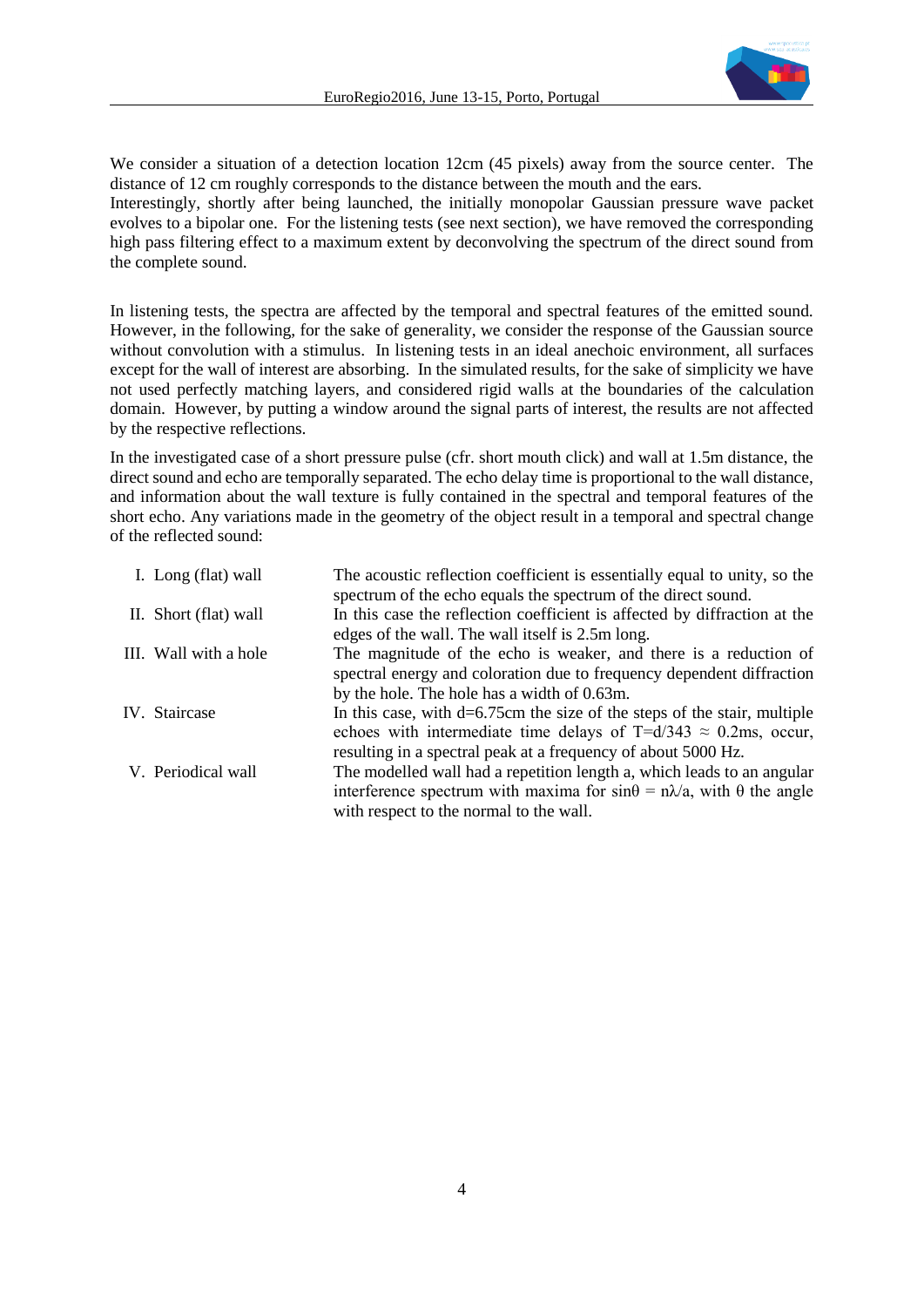



### **3.1 Signal spectra for different wall morphologies**

Figure 2. Overview of the different wall geometries, together with the spectrum of the reflected signal (red dashed line) and the spectrum of the reflected and direct signal (blue solid line).

### **3.1.1 Long wall**

For the long wall, the reflection coefficient is essentially unity, so that the spectrum of the reflected echo is equal to the spectrum of the direct sound. The spectrum of the direct and echo sound together shows a comb filtering effect due to their distance and frequency dependent interference, with the modulation depth determined by their relative strength. In the considered 2D point source like situation, this is given by the distance ratio of roughly (12cm/3m)1/2 or -18dB, giving an interference contrast of 2010log(1+(12cm/3m)1/2)- 2010log(1+(12cm/3m)1/2)=3.5dB.

For the current investigation, in which we only consider temporally separated and thus subjectively perceived direct and echo sound, the spectrum of mixed direct and echo signal is not relevant, and will therefore not be reported for the other wall textures.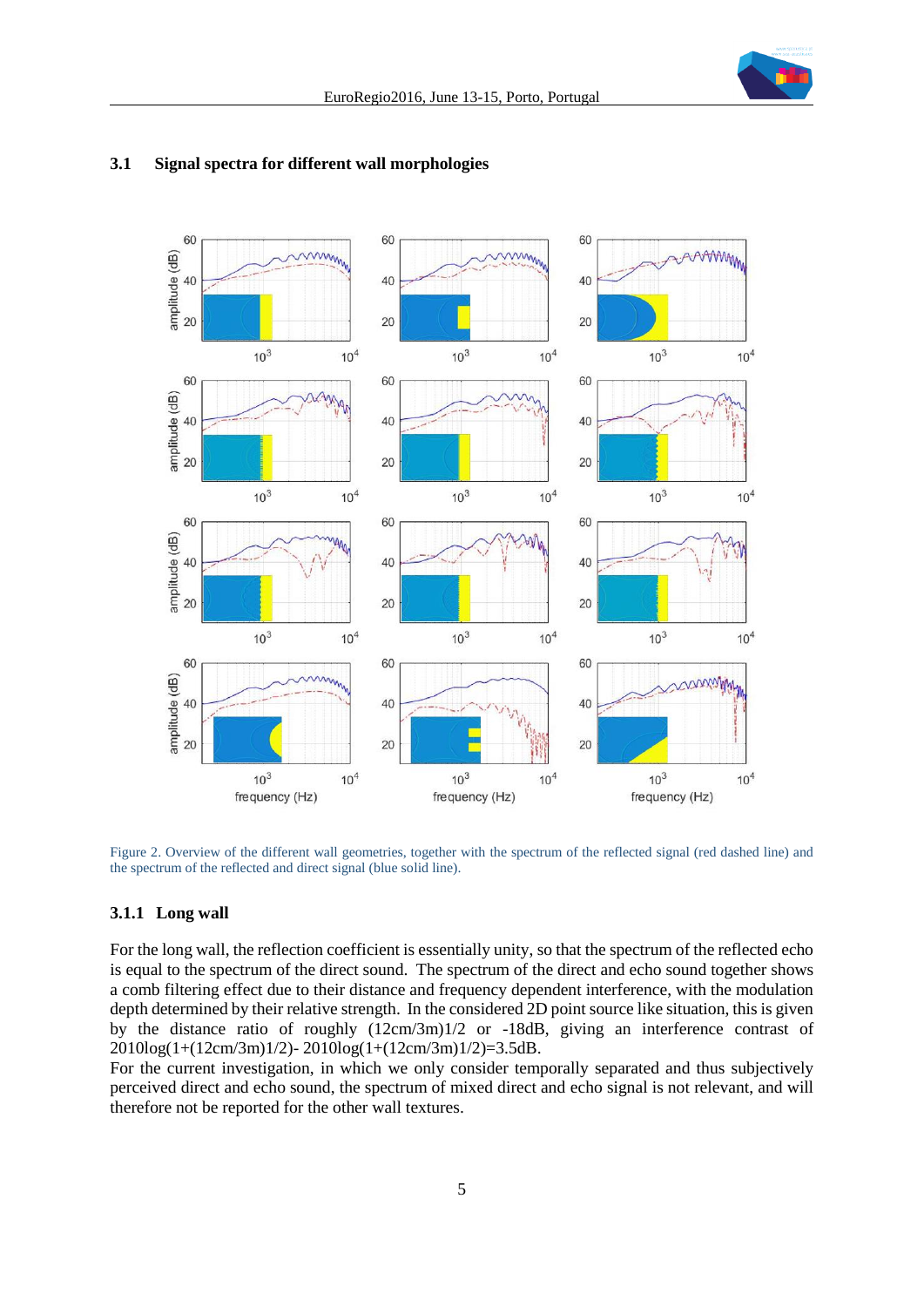



Figure 3. On the left the spectrum of the reflected signal (dashed red line) with the spectrum of the direct and reflected signal (blue solid line) in the case of a long (flat) wall at 150cm from the source. The right figure shows the time signal. The early bipolar wave packet in the time signal is the direct sound passing the measurement point, the late one is the echo.

#### **3.1.2 Short wall**

Compared to the spectrum of a long wall, due to diffraction, the spectrum of the short wall shows small periodical modulations, due the interference of waves originating from the wall ends that act like weak point sources, with the echo from the plane part of the wall. The amplitude depends on the phase difference between the interfering waves, which is given by  $\Delta \phi = k \Delta s$ , with  $k=2\pi f/c$ , the wave number, Δs the difference in travel distances and f the frequency.



Figure 4. Left: spectrum of the reflected signal (dashed red line) and of the direct and reflected signal (blue solid line) in the case of a short (flat) wall at 150cm from the source. The wall has a width of 2.5m. The right figure shows the time signal.

### **3.1.3 Wall with a hole**

The echo of the wall with a hole is overall slightly weaker in magnitude than the one of a plane wall. The spectral modulations are due to the frequency and distance dependent interference between waves from the edges of the hole with waves from the plane parts. The spectra corrugated wall echoes contain complex features due to frequency dependent scattering/diffraction of the incoming sound in other directions than the specular one.



Figure 5. On the left the spectrum of the reflected signal (dashed red line) with the spectrum of the direct and reflected signal (blue solid line) in the case of a wall with a hole at 150cm from the source. The hole is 0.63m wide. The right figure shows the time signal. The weaker echo is clearly noticeable.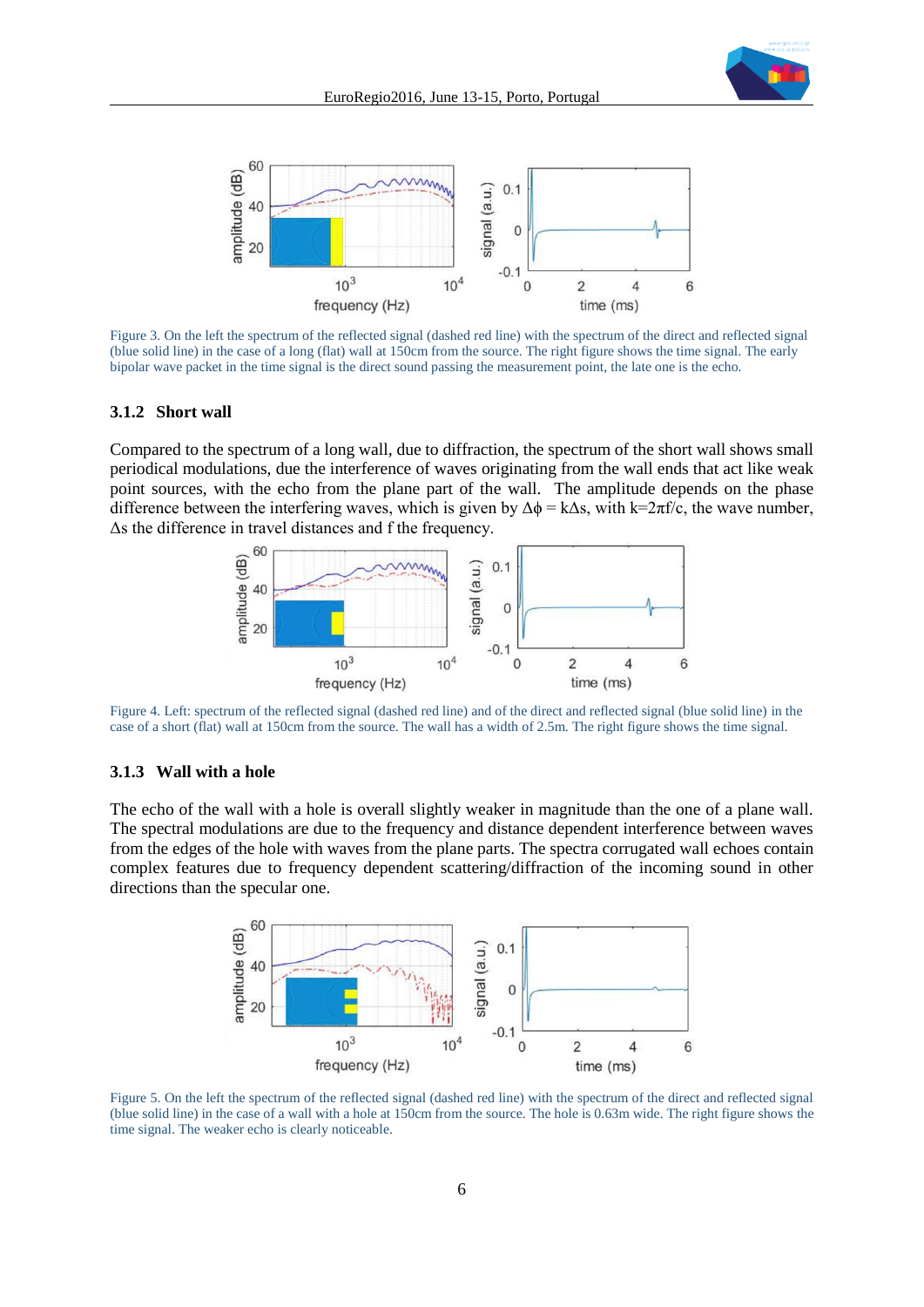

#### <span id="page-6-1"></span>**3.1.4 Staircase**

In particular the staircase spectrum and signal are interesting. The periodic sequence of stairs at gradually increasing distance from the source results in a respective gradual arrival of individual echoes, with time intervals roughly given by  $\Delta t_{\text{stair}} \approx 2d_{\text{stair}}/c=0.4$ ms, with  $d_{\text{stair}} = 6.75$ cm the horizontal stair step width. Due to the increasing inclination of the source-stair step-receiver connection lines,  $\Delta t_{\text{stair}}$  is slightly changing as the echoes arrive from further distances. This chirp effect is well known, and was investigated in particular for the Chichen Itza pyramid in Mexico [2] [3]. For the considered staircase step width, the chirp frequencies lie around 2500 Hz.



Figure 6. Left: spectrum of the reflected signal (dashed red line) and of the direct and reflected signal (blue solid line) in the case of a staircase at 150cm from the source. Each step is about 6.75cm high. Right: time signal.

#### **3.1.5 Concave parabolic wall**

Although the direct sound wave, generated by a small source, was not a plane wave, the parabolic shape of the wall somewhat leads to a modest focusing effect, resulting in an increased magnitude of the echo in comparison with the long flat wall (Figure 3).



<span id="page-6-0"></span>Figure 7. Left: spectrum of the reflected signal (dashed red line) and of the direct and reflected signal (blue solid line) in the case of a concave parabolical at 150cm from the source. Right: time signal.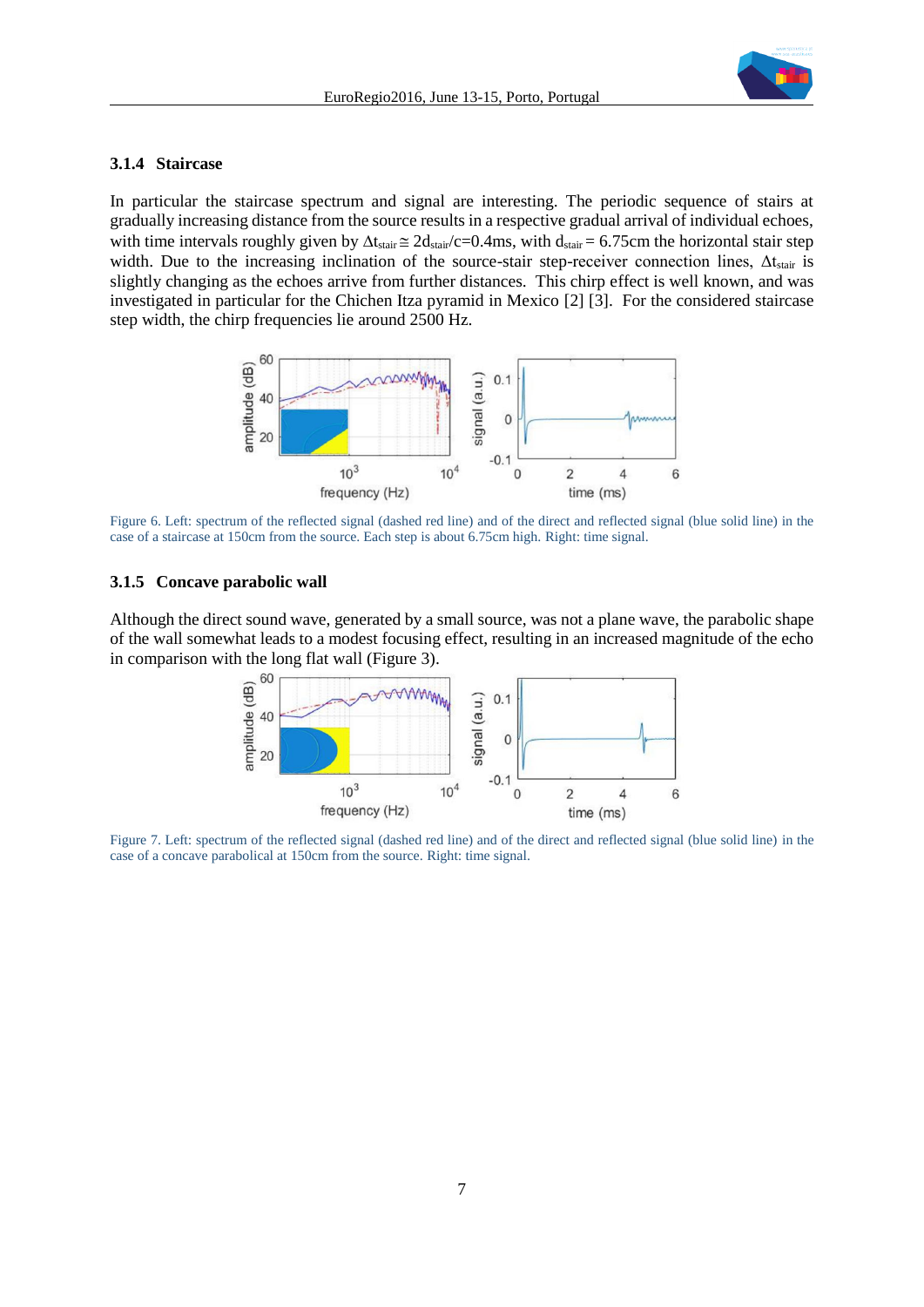

# **4 Listening test results**

Listening tests were performed in order to assess to what extent differences between sound reflections from walls with different morphologies are audible. Listening stimuli were based on simulated signals reported in sections 2 and 3. These were convolved with the stimulus of a "tongue click".

Two sets of sounds were presented, respectively for the walls on a distance of 1000 mm and 150 mm from the source/listening position. For each set the test was based on a three-alternative forced choice (3AFC) without repetitions: the listening subjects were asked to determine whether the difference between two sounds affected by the presence of two different walls was small, obvious or not audible.

10 listening subjects participated in the experiments.

The listening tests were programmed in Excel and were made interactive, in a way that each test person was allowed to listen to the 2 stimuli as many times as wanted and was allowed to take a break anytime. In total 144 comparisons were performed per set.

The statistics of the answers reveal that the concave parabolic wall shape (wall 3) and the staircase (wall 11) were most easy to distinguish for a wall at 10 m distance. For the wall at 1.5m distance, the effect of the staircase reflection was the easiest to distinguish from other walls.

In general, differences between walls were easier detected for the wall at 10m distance than for the one at 1.5m distance.



<span id="page-7-0"></span>Figure 8. Statistics of the performed listening tests for the wall at 1.5m (blue) and 10m (red) distance. Surfaces 3 (parabolic wall shape) and 11 (staircase) were most distinguishable at a distance of 10m from the wall. The horizontal axis shows the data for respectively 1) circular wall, 2) short wall, 3) parabolic wall, 4) periodic square wave wall, 5), 6) and 7) variations 1,2 and 3 of a periodical wall, 8) periodical wall, 9) randomly blocked wall, 10) long wall, 11) staircase and 12) a wall with a hole.